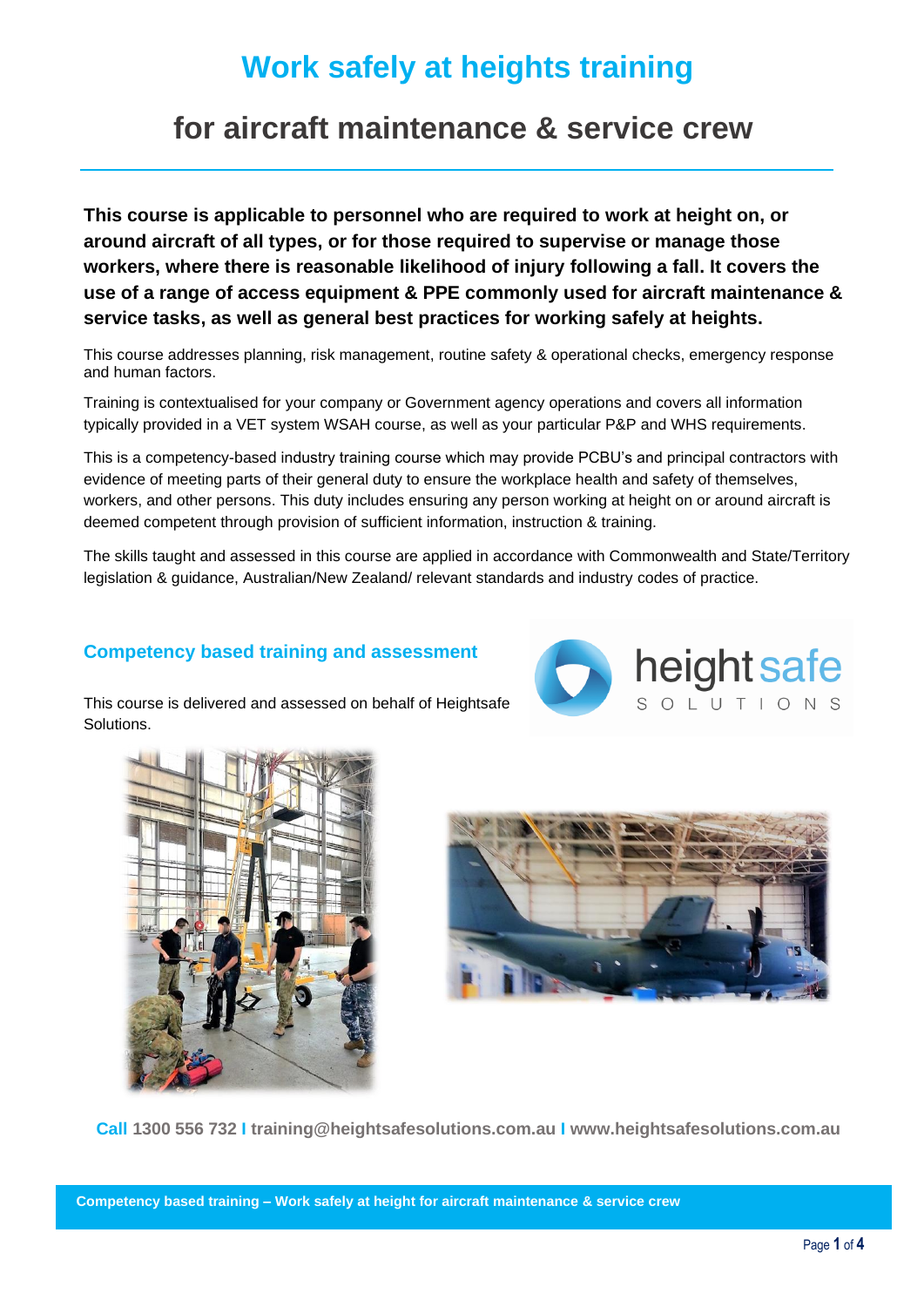Competency based training – Work safely at height for aircraft maintenance & service crew

#### **Outcome**

The outcome below will be awarded to successful participants in this course. The competency-based training certificate and helmet sticker will be issued by Heightsafe Solutions.

# **Work safely at height for aircraft maintenance & service crew**

#### **Course Delivery**

This course will be delivered in the workplace.

**Course Duration – 4 hours or 8 hours as agreed (nominal)** 

**Delivery method** – face to face (full course)

**Maximum class size** – 10

**Course handouts** – Learner guide

**Course cost** - **Please contact us for current pricing**

\*Travel / accommodation costs may apply. After Hours/Public Holiday + 50%

## **What happens at the course?**

#### **Learning Activities**

Delivery of course information and learning activities.

#### **Assessment Activities**

Assessments conducted during face-to-face training session(s) include:

**Performance Tasks – Prepare for, undertake & complete work at height** 

- Identify relevant Legislation, COP's, Standards, Company Policy & Procedures
- Identify personal responsibilities under WHS Law according to work roles
- **C** Identify human factors relevant to work at height
- $\bullet$  Identify work at height hazards, risk controls, review risk assessments
- **O** Identify drop object potential and a range of control methods
- **O** Identify suspension trauma, causes, signs, symptoms & treatment
- **O** Identify site emergency response plan & external emergency services
- **C** Conduct a self-rescue using suspension trauma relief strap system
- **C** Conduct a rescue of worker suspended at height
- **C** Identify & inspect for serviceability, PPE, ladders, step platforms, work platforms, man cages
- Identify & inspect for serviceability; fixed & temporary anchor points, safety lines
- **C** Place signs and barricades for work at height task
- **C** Complete company documents relevant to work at height
- Undertake work at height using a range of PPE, access equipment & anchor systems
- $\bullet$ Manage tools and equipment used during work at height tasks
- Use correct communication protocols before, during and after work at height tasks
- **D** Demonstrate appropriate situational awareness during work at height tasks
- **C** Complete work at height tasks, remove inspect and store equipment used
- **C** Report unserviceable equipment, identify maintenance tasks relevant to equipment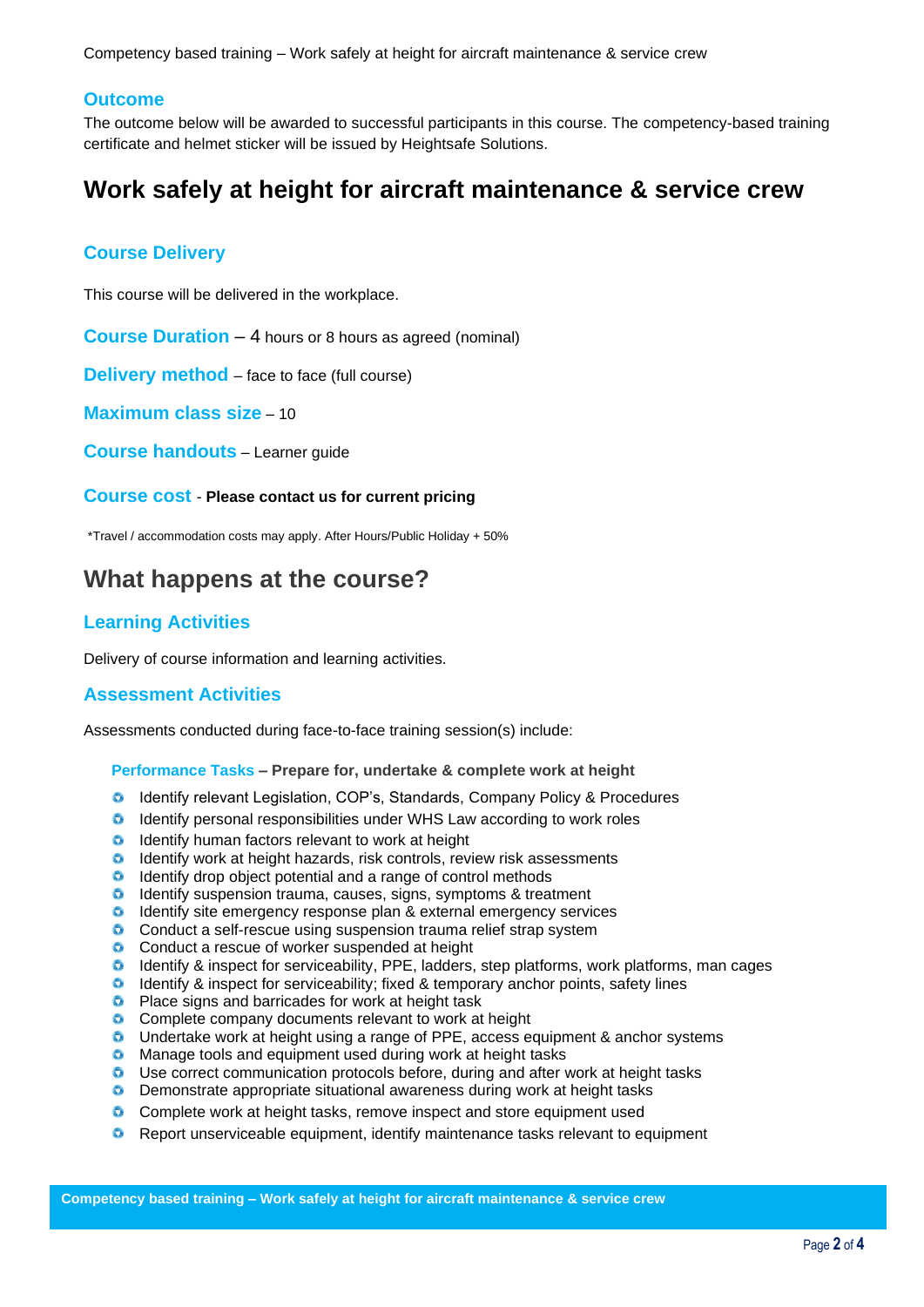Competency based training – Work safely at height for aircraft maintenance & service crew

**Documentation – The student must complete all documentation according to the required standard:**

- PPE inspection task sheet
- Ladder or access platform inspection checklist task sheet
- Review and sign on to risk assessment (SWMS) for work at height training activity

**Theory assessment** - There is no written theory assessment for this course.

**Other evidence collection** – Heightsafe Solutions trainer / assessor will complete an observation checklist detailing the required performance outcome for each student. We collect video and picture evidence of task completions which are stored securely with the training records of that session. Please let us know beforehand if there may be security or personal privacy issues with us collecting this type of evidence.

**Flexible Delivery** - Course content and practical exercises may be modified to best reflect current work environment, equipment used, safety documentation and personal learning preferences.

## **Entry Requirements**

An individual undertaking this course with Heightsafe Solutions will need to demonstrate the following to be eligible for entry:

- Physical capability to be able to meet the demands of the practical demonstration skills
- Capable of working under supervision in a team while being physically able to complete individual tasks relating to conducting work at height tasks
- English language communication skills in reading, writing and spoken language equivalent to ACSF L1 – to find more information on the Australian Core Skills Framework Levels go to https://research.acer.edu.au/cgi/viewcontent.cgi?article=1011&context=transitions\_misc\_for assistance with Literacy go to The Reading writing Hotline: <https://www.readingwritinghotline.edu.au/>

#### **Assessment Requirements**

Individuals undertaking this course will be expected to complete all practical assessment tasks.

#### **Certificate Renewal Requirements**

No industry recommended renewal is currently identified for this competency-based training.

Employers are recommended to consult with stakeholders to identify appropriate training periods. However, as a guide, Heightsafe Solutions recommend a maximum interval for industry refresher training 3 yearly (36) months in line with industry requirements, to maintain currency of competence, and to remain current with changes in Laws, COP's, technology advances in equipment, and best practice with emergency response.